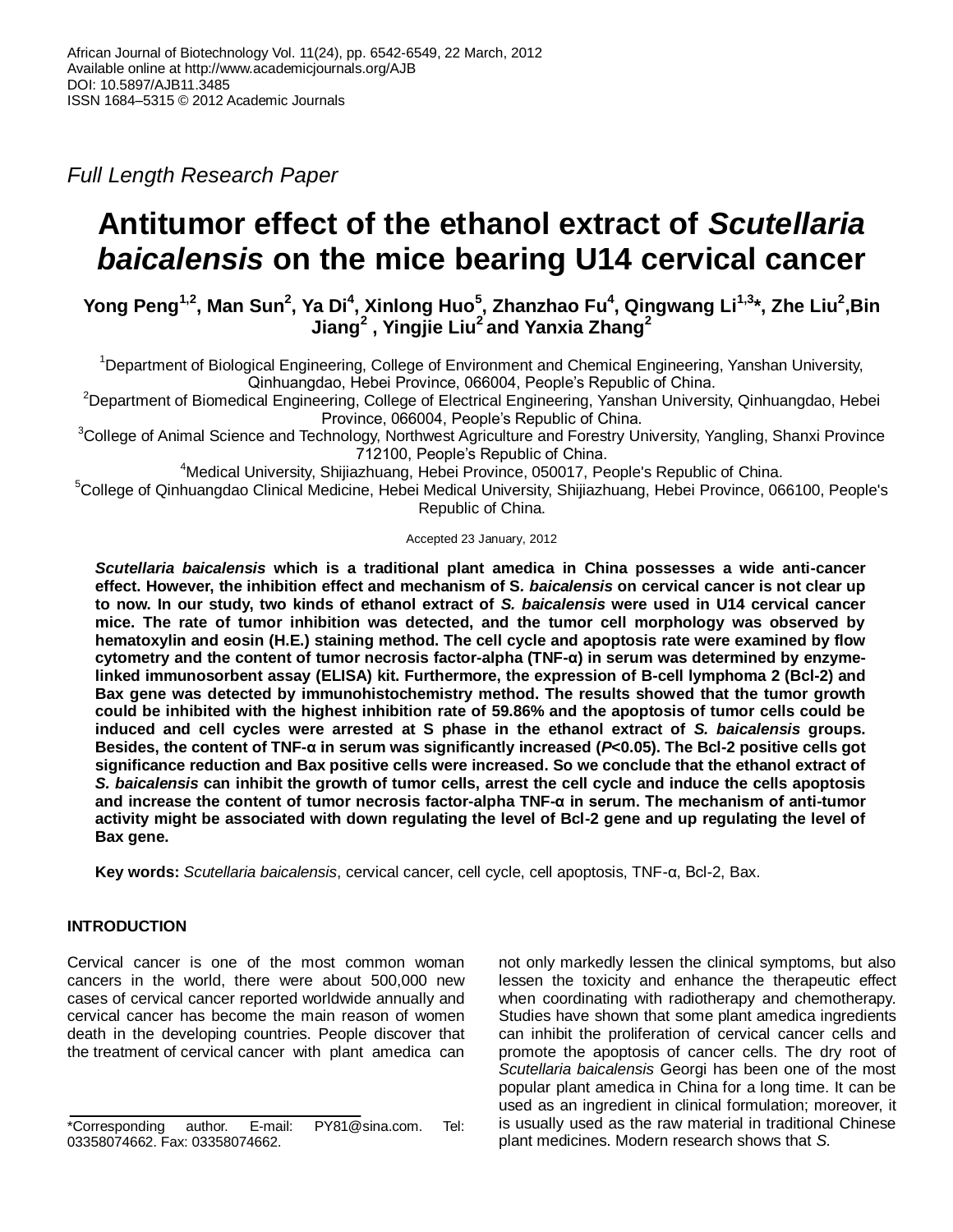*baicalensis* Georgi is a multi-purpose plant amedica, and its main bioactive ingredients can inhibit the proliferation of many cancer cell lines (Min, 2009). The combination of baicalein and baicalin, which were the main flavones of *S. baicalensis* Georgi, could induce apoptosis of human breast cancer MCF-7 cells, and activate caspase-3 and - 9, meanwhile, down-regulate the expression of Bcl-2 gene and up-regulate the expression of Bax gene and p53 (Zhou et al., 2009). Wogonin could inhibit the proliferation of ovarian A2780 cells and induce the cell apoptosis, and the anti-cancer mechanism might be related with inducing apoptosis (Li et al., 2003). Gao et al. (2011) observed that the absolute ethanol extract of *S. baicalensis* could induce the apoptosis of lung cancer cells and meanwhile increase the expression of p53 gene and Bax (Gao et al., 2011).

So far little about the anti-cancer effects of *S. baicalensis* Georgi on cervical cancer has been reported, in order to discover the anti-cancer mechanism of ethanol extract of *S. baicalensis* Georgi and find a new herb component to treat cervical cancer, the ethanol extract (30% ethanol extract) of *S. baicalensis* Georgi (ESBI) and the ethanol extract II (50% ethanol extract) of *S. baicalensis* Georgi (ESBII) were isolated and treated on the cervical cancer U14 mice tumor model. The effects of ESBI and II on anti-tumor, cell apoptosis and cell cycle, and tumor necrosis factor-alpha (TNF-α) were determined, respectively, moreover, the expression of anti-apoptotic protein Bcl-2 and pro-apoptotic protein Bax was also detected in our study.

#### **MATERIALS AND METHODS**

#### **Instruments and chemicals**

The powder of *S. baicalensis* Georgi was bought from MinLe Pharmacy of Qinhuangdao in Hebei province of China (which grows in Inner Mongolia Autonomous Region in China). Cyclophosphamide (CTX) was purchased from Shanxi Powerdone Pharmaceutics Company Limited of China, and prepared for the concentration of 25 mg/kg by physiological saline. Hematoxylin and eosin (H.E.) staining kit and cell cycle and apoptosis analysis kit were obtained from Beyotime Institute of Biotechnology of China. Mouse TNF-α enzyme-linked immunosorbent assay (ELISA) kit was purchased from Becton, Dickinson and Company of America. Immunohistochemical staining kit and concentrated diaminobenzidine (DAB) kit were bought from Zhongshan Goldenbridge Biotechnology Company Limited of China. Rabbit anti-Bcl-2 and rabbit anti-Bax were purchased from Beijing biosynthesis biotechnology Company Limited of China. All other chemicals used were of analytical reagent grade.

#### **Animals**

Female Kun Ming mice of six weeks old (21 to 23 g) were provided by the Experimental Animal Center of Chinese Military Academy of Medical Sciences, the Lot Number was SCXK-(Army) 2007-004. The mice were kept in plastic cages in a clean room with the appropriate temperature (20±1°C) and humidity, and provided 8 to 10 h illumination every day. They were fed with a standard pellet

diet and water ad libitum. The animals were treated according to the National Institute of Health Guide for the care and use of laboratory animals and their experimental use were approved by the animal ethics committee of the university.

#### **Cell lines**

Mouse cervical cancer U14 cell line was obtained from the Peking Cancer Hospital Cell Bank of Chinese Academy Medical Sciences and adjusted to  $5 \times 10^6$  cells/ml by saline.

#### **Preparation of ethanol extract of** *S. baicalensis* **Georgi**

The powder of *S. baicalensis* Georgi was exhaustively extracted with 90% ethanol of five time volumes (g/ml) and got heat circumfluence for 2 h twice at 80°C. The concentrated liquid was collected after removing the solvent by evaporation under reduced pressure, and then got through the silica gel column chromatography. The collected liquid (50 ml) was ESBI while the eluent were 30% ethanol and then the collected liquid (50 ml) was ESBII while the eluent were 50% ethanol. ESBI and II liquid were put in drying oven to cryodry.

#### **Establishment of cervical cancer model in mice**

The mice were fed with water but without food for 12 h before the model establishment. Under the sterile condition, 0.2 ml U14 cells  $(5x10^6 \text{ cells/ml})$  were injected into the left axilla s.c. per mouse. The rate of successful vaccination was 100%. After 24 h of vaccination, the mice were randomly divided into eight groups, and each group got 10 animals. The mice of the ESBI treated groups (1000, 500 and 250 mg/kg) and the ESBII treated groups (1000, 500 and 250 mg/kg) were given orally of 0.2 ml extract liquid every day. The group administered with 0.2 ml distilled water every day was taken as control and the group treated with cyclophosphamide (CTX, 25 mg/kg/day, i.p.) was considered as the standard reference drug. All groups were continuously treated for 14 days. The living conditions of mice were observed every day, meanwhile, the changes of tumor volume and body weight were monitored.

#### **Effect of ESBI and II on solid tumor growth**

On day 15, all of the mice were killed, and then transplanted tumors of mice were harvested and weighted. The rate of tumor inhibition was calculated by the formula: (C-T)/C×100%, where "T" and "C" meant average tumor weight of treated groups and control group.

#### **Effect of ESBI and II on tumor cell morphology**

The tumor of mice in all groups were excised, and fixed in 10% neutral formalin at 4°C, embedded in paraffin, cut into 4 μm sections for histology study. The sections were stained with H.E. staining method and histological examinations were carried out under light microscopy.

#### **Effect of ESBI and II on cell cycle and cells apoptosis of tumor tissues**

The tumor tissues (about 1 to 2 mm<sup>3</sup>) of all groups were cut into pieces, and made into single cell suspension by filtered through 200 mesh nylon net. The cell concentration was adjusted to  $1 \times 10^6$ cells/ml after being centrifugated and washed three times. The cells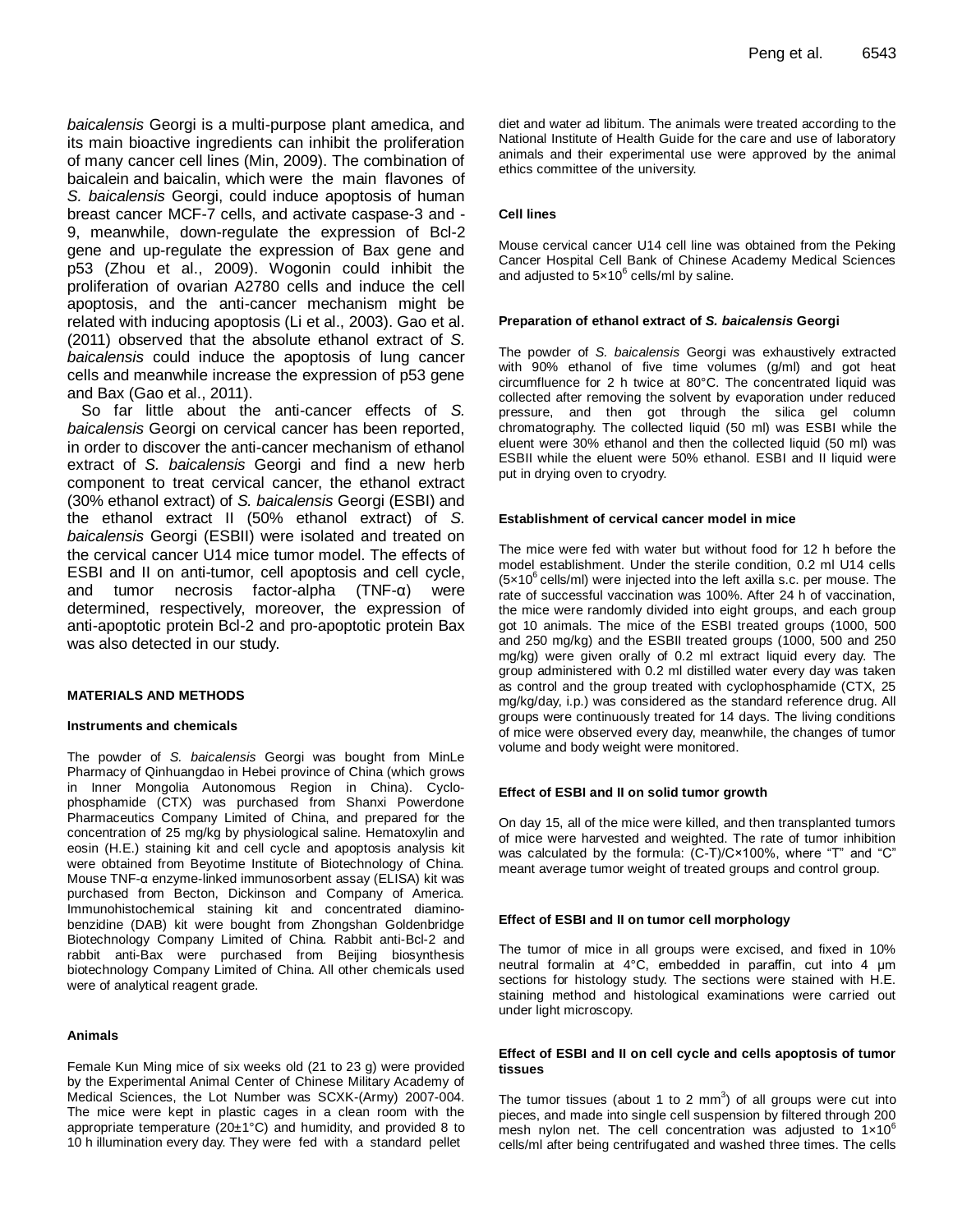| Group        | Dose (mg/kg) | Tumor weight (g)  | Inhibition rate (%) |
|--------------|--------------|-------------------|---------------------|
| Control      | Vehicle      | $2.89+0.17$       |                     |
| <b>CTX</b>   | 25           | $1.07 \pm 0.08^*$ | 62.98%              |
| <b>ESBI</b>  | 1000         | $1.16 \pm 0.11^*$ | 59.86%              |
|              | 500          | $1.54 \pm 0.14*$  | 46.71%              |
|              | 250          | $1.65 \pm 0.08^*$ | 42.91%              |
|              | 1000         | $1.46 \pm 0.12^*$ | 49.48%              |
| <b>ESBII</b> | 500          | $1.64 \pm 0.13^*$ | 43.25%              |
|              | 250          | $1.81 \pm 0.16^*$ | 37.37%              |

\*Represent significant differences compared with control group, \**P*<0.05 (means ± S.D., n=10)

were overnight fixed with cold 70% ethanol, and then stained with propidium Iodide (PI) solution consisting of RNase for 30 min in dark. The percentage of cells in each phase of the cell cycle and apoptosis were detected in an EPICS XL flow cytometry equipped with a 488 nm argon laser using ModFIT.

#### **Effect of ESBI and II on TNF-α in serum**

The blood samples of all animals were collected via eyeball before the mice were killed. The blood samples were kept at room temperature for 20 min, and then centrifugated at the speed of 2000 rpm for 20 min, finally the supernatant was collected. The content of serum TNF-α was determined by following the procedure of Mouse TNF-α ELISA Kit.

#### **Effect of ESBI and II on expression of Bcl-2 and Bax protein in tumor tissues**

The harvested tumors of all groups were fixed in 10% formalin, embedded in paraffin and cut into 4 μm sections. The tumor tissue sections were stained with standard immunohistochemical streptavidin/peroxidase (SP) method and observed with light microscope. The cells with distinct brown color in cytoplasmic or membrane were considered to be positive cells. The number of positive cells and negative cells in five random selected eyesight of each section was counted. The rates of Bcl-2 and Bax positive cells were calculated by the following formula: The rate of positive cells  $(\%)$  = the number of positive cells/(the number of positive cells + the number of negative cells) x 100%.

#### **Statistical analysis**

The statistical software SPSS13.0 was applied in the data processing. The data were shown as mean  $\pm$  standard deviation (SD). Statistical comparison among treatments was carried out using one-way analysis of variance (ANOVA). The statistical significances between control and drug treatment groups were calculated by the Student's *t*-test. Data were taken as significant where *P*<0.05.

## **RESULTS**

## **Effect of ESBI and II on solid tumor growth**

On day 15, the mice were killed and the tumors of all

groups were harvested, and then the tumor inhibition rates were calculated. As we can see from Table 1, the tumor weights of the CTX group, and the ESBI and II groups were decreased significantly (*P*<0.05) compared with the control group. The tumor weights of the ESBI groups (1000, 500 and 250 mg/kg) were less than those of the ESBII groups. The results show that both of the tumor inhibition rates in the ESBI groups and the ESBII groups were less than that of CTX group, but bigger than 30%. There was a reduction in the tumor inhibition rate of the ESBII groups compared with the ESBI groups. However, the tumor inhibition rates of the ESBI groups and the ESBII groups became to reduce with the dose reducing from 1000 to 250 mg/kg.

## **Effect of ESBI and ESBII on tumor cell morphology**

The apoptotic cells in tumor tissues of drug treated groups were increased significantly compared with the control group, and the tumor cells were getting shrinkage and separated with the surrounding cells. Besides, the nuclear chromatin of the ESBI and II groups were agglomerated and showed the characteristics of apoptosis. The number of apoptotic cells in the CTX group was more than those of the rest groups, and the number of apoptotic cells in the high dose ESBI group was just less than that of the CTX group but more than those of the rest groups (Figure 1).

## **Effect of ESBI and II on cell cycle and cells apoptosis of tumor tissues**

The cell cycle and apoptosis of U14 tumor tissues were detected by flow cytometry. Compared with the control group, the tumor cells of the CTX, ESBI and II groups got reduced at  $G_0/G_1$  phase significantly ( $P<0.05$ ), while increased at S phase (*P*<0.05), and the tumor cells remained almost unchanged at  $G_2/M$  phase. The results prompted that the cell cycles could be arrested at S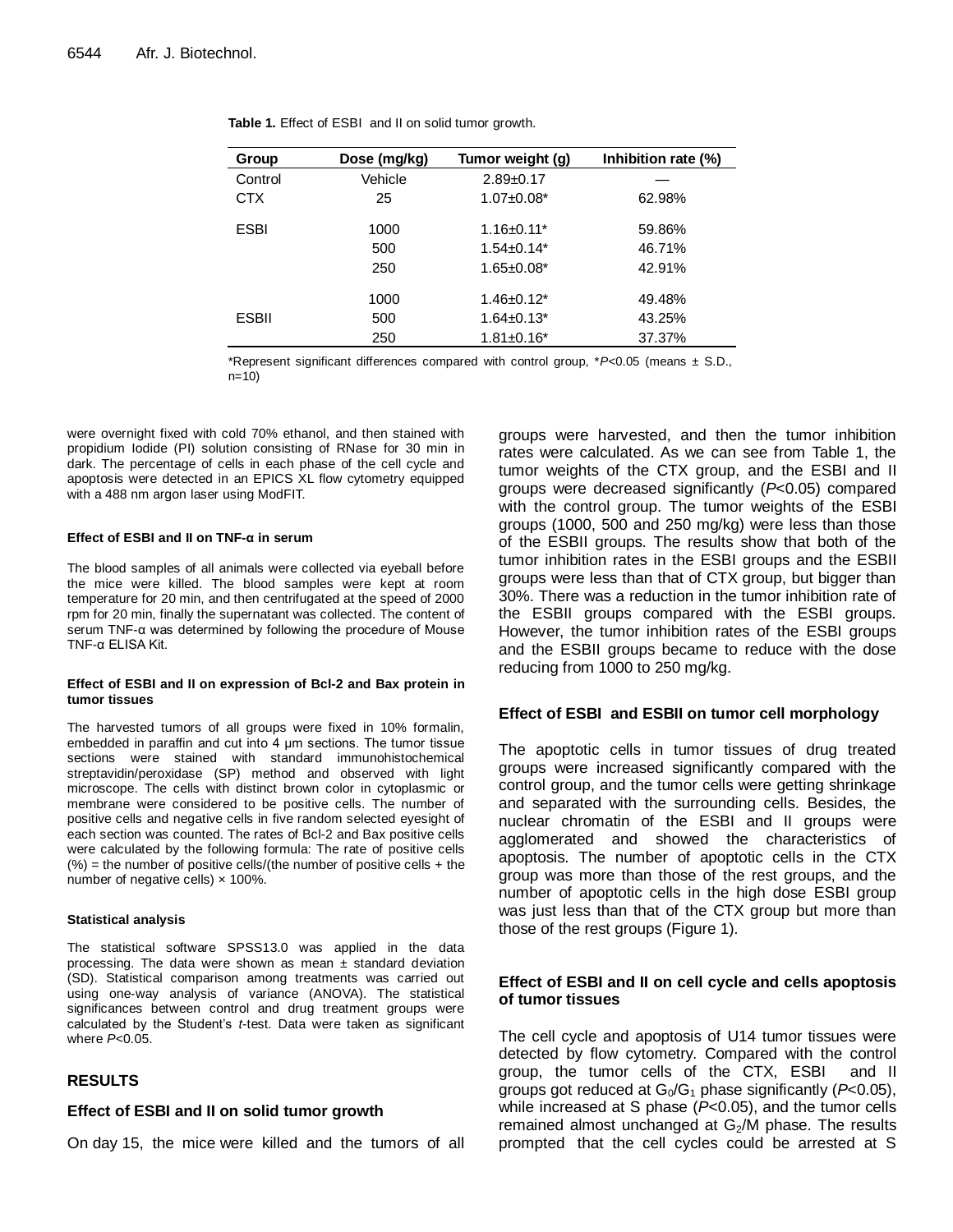

**Figure 1.** Tumor tissue section of H.E.staining (10x40); A, tumor tissue section of control group; B, tumor tissue section of CTX group; C, tumor tissue section of high dose ESBI group; D, tumor tissue section of middle dose ESBI group; E, tumor tissue section of low dose ESBI group; F, tumor tissue section of high dose ESBII group; G, tumor tissue section of middle dose ESBII group; H, tumor tissue section of low dose ESBII group.

phase by ESBI and II groups. What is more, the percentage of apoptosis cells could be significantly increased (*P*<0.05) by the ESBI and II groups in contrast to the control group. The percentage of apoptosis cells in the ESBII groups was less than that of the ESBI groups. All of the results indicated that ESBI and II could induce the apoptosis of tumor, but the effects of inducing apoptosis in the ESBI groups were stronger than those of the ESBII groups (Table 2).

## **Effect of ESBI and II on TNF-α in serum**

The content of TNF-α in serum was detected by ELISA kit. The content of TNF-α in the CTX group and ethanol extract of *S. baicalensis* groups got a significant addition compared with the control group (*P*<0.05). In addition, the content of TNF-α in the ESBI groups were bigger than those of the ESBII groups between the same does. The

results suggested that the content of TNF-α in serum could be increased by the ethanol extract of *S. baicalensis*, and the effects of increasing the content of TNF- $\alpha$  in the ESBI groups were better than those of the ESBII groups (Figure 2).

## **Effect of ESBI and II on expression of Bcl-2 and Bax protein in tumor tissues**

In order to further study the mechanism of the ethanol extract of *S. baicalensis* on U14 cervical cancer mice, the expression of Bcl-2 and Bax protein in tumor tissues was detected by immunohistochemical and shown in Figures 3 and 4, the statistical results of Bcl-2 and Bax expression were shown in Table 3. There was a significant reduction on Bcl-2 positive cells in the tumor tissues of the CTX group and ethanol extract of *S. baicalensis*  groups compared with the control group (*P*<0.05). The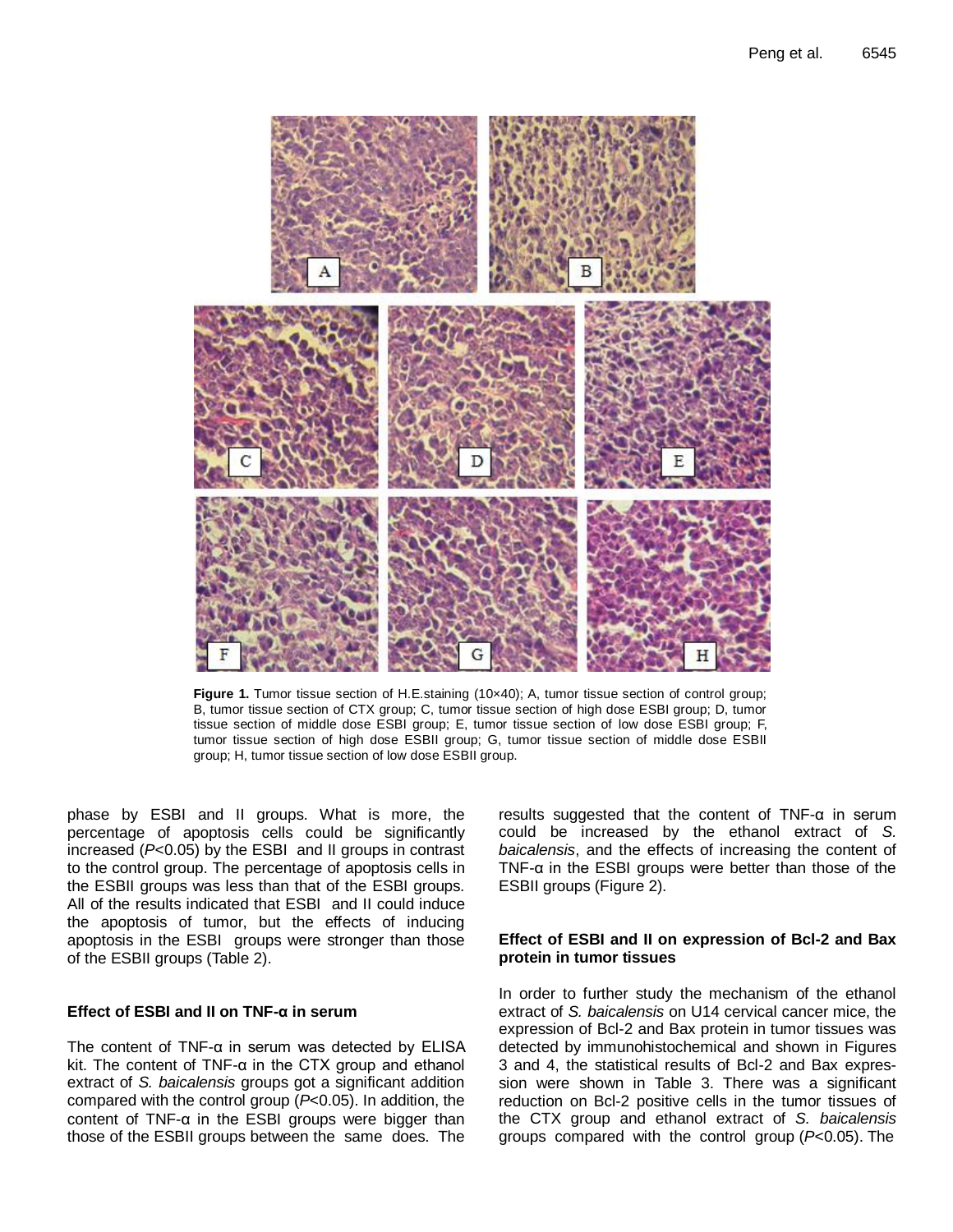| Group        | Treatment (mg/kg) | $G_0/G_1(\%)$                 | S(%)                          | $G_2/M$ (%)                  | Percentage of apoptosis cell (%) |
|--------------|-------------------|-------------------------------|-------------------------------|------------------------------|----------------------------------|
| Control      | Vehicle           | 63.96±3.34                    | 28.49±2.01                    | $7.54 \pm 1.21$              | 10.86±0.37                       |
| <b>CTX</b>   | 25                | $57.82 \pm 2.62^*$            | $32.43 \pm 1.85$ <sup>*</sup> | $9.75 \pm 0.87$              | $27.52 \pm 0.32^*$               |
| <b>ESBI</b>  | 1000              | $50.20 \pm 2.01$ *            | $42.01 \pm 1.47$ *            | $7.79 \pm 1.01$ <sup>#</sup> | 21.68±0.91*                      |
|              | 500               | $52.61 \pm 1.77$ *            | 39.90±1.62*                   | $7.49 \pm 0.52$ <sup>#</sup> | 17.50±1.02*                      |
|              | 250               | $54.73 \pm 1.89$ *            | 37.89±2.09*                   | $7.38 \pm 0.18$ <sup>#</sup> | $13.31 \pm 0.83$ *               |
| <b>ESBII</b> | 1000              | $51.20 \pm 1.76$ <sup>*</sup> | $40.40\pm3.01*$               | $8.40 \pm 0.54$ <sup>#</sup> | 15.73±1.41*                      |
|              | 500               | $57.18 \pm 2.10^*$            | $33.80 \pm 2.42^*$            | $9.02 \pm 0.65$ <sup>#</sup> | 13.96±1.22*                      |
|              | 250               | $62.34 \pm 2.24$ *            | $29.53 \pm 1.59^*$            | $9.13 \pm 0.48^{\#}$         | 12.60±1.25*                      |

**Table 2.** Effect of ESBI and II on cell cycle and apoptosis of tumor cells.

 $*P<0.05$  and  $*P>0.05$  as compared with control group. (means  $\pm$  S.D., n=10)



**Figure 2.** Effect of ESBI and II on TNF-α in serum; ESBI H, ESBI M and ESBI L: represent, respectively for the dose of 1000, 500 and 250 mg/kg of ESBI . ESBIIH, ESBIIM and ESBIIL: represent, respectively for the dose of 1000, 500 and 250 mg/kg of ESBII.

Bax positive cells were increased significantly in the CTX group and the ESBI groups compared with the control group (*P*<0.05). However, there was no significant difference between the ESB II groups and control group (*P*>0.05). All of the ratioes of Bax/Bcl-2 in the ethanol extract of *S. baicalensis* groups were bigger than that of the control group.

## **DISCUSSION**

Apoptosis is a kind of programmed cell death, and many kinds of mechanism such as gene regulation and signal transduction were involved. Inducing cell apoptosis is an effective way of cancer treatment, and many kinds of plant amedica can induce the apoptosis of cancer cells. The mechanisms of plant amedica inducing apoptosis include that arresting the cell cycle and inhibiting the proliferation of cancer cells (Wang et al., 2011), regulating the expression of anti-apoptotic protein and pro-apoptotic protein (Wang et al., 2006; Hiroki et al., 2011), affecting the signal pathway of cell apoptosis (Li et al., 2008), regulating the expression and activity of telo-merase (Cheng et al., 2003), improving the body immune (Li et al., 2008) and so on. However, the composition in plant amedica is very complex, and the active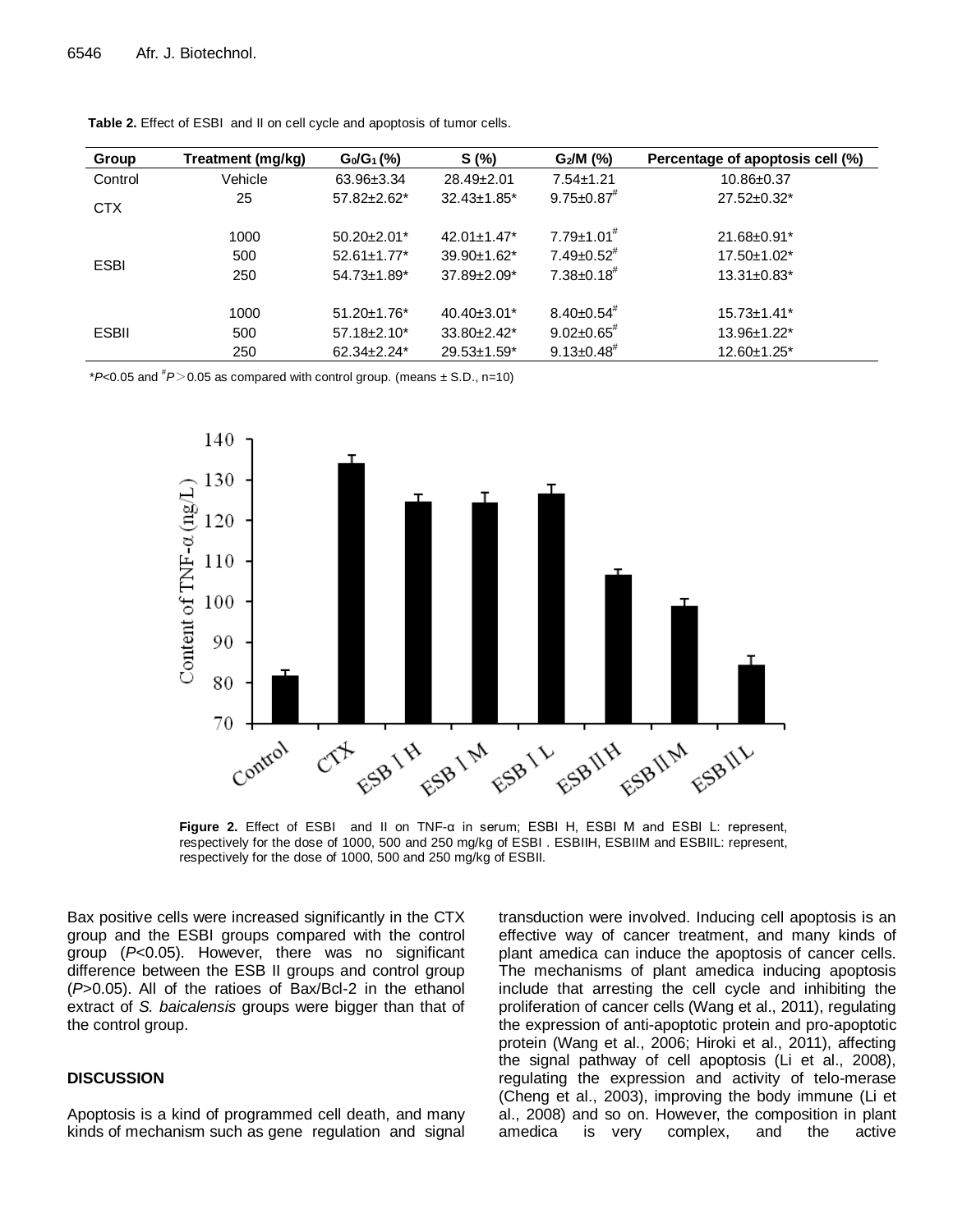

**Figure 3.** Effect of ESBI and II on expression of Bcl-2 protein in tumor tissues; A, tumor tissue section of control group; B, tumor tissue section of CTX group; C, tumor tissue section of high dose ESBI group; D, tumor tissue section of middle dose ESBI group; E, tumor tissue section of low dose ESBI group; F, tumor tissue section of high dose ESBII group; G, tumor tissue section of middle dose ESBII group; H, tumor tissue section of low dose ESBII group.

ingredients and concentration may be different due to the difference of extraction method and condition, so the effect and mechanism of plant amedica extract on cancer cells may be different. In order to discover the effect of different herb extraction on pharmacological effect, we further separated the ethanol extract of *S. baicalensis*  George and the 30% ethanol and 50% ethanol were used as the eluent of silica gel column chromatography and ESBI and II were gotten respectively from the ethanol extract of *S. baicalensis.* 

The definite component of ESBI and II might not be same because of the different concentration of eluent. The mice with U14 tumor were treated respectively with ESBI and II, and the results showed that ESBI and II could inhibit the growth of U14 tumor with the highest inhibition rate of 59.86%. After detecting by H.E. dyeing and flow cytometry, both ESBI and II could induce the apoptosis of tumor, but the induction extent was different between the two kinds of ingredient, and the inhibition rates in the ESBI groups were bigger than those of the same dose of the ESBII groups. The abnormality of cell cycle regulation is one of the important reasons in tumor development, and cell apoptosis could be induced by arresting the cell cycle. According to our research,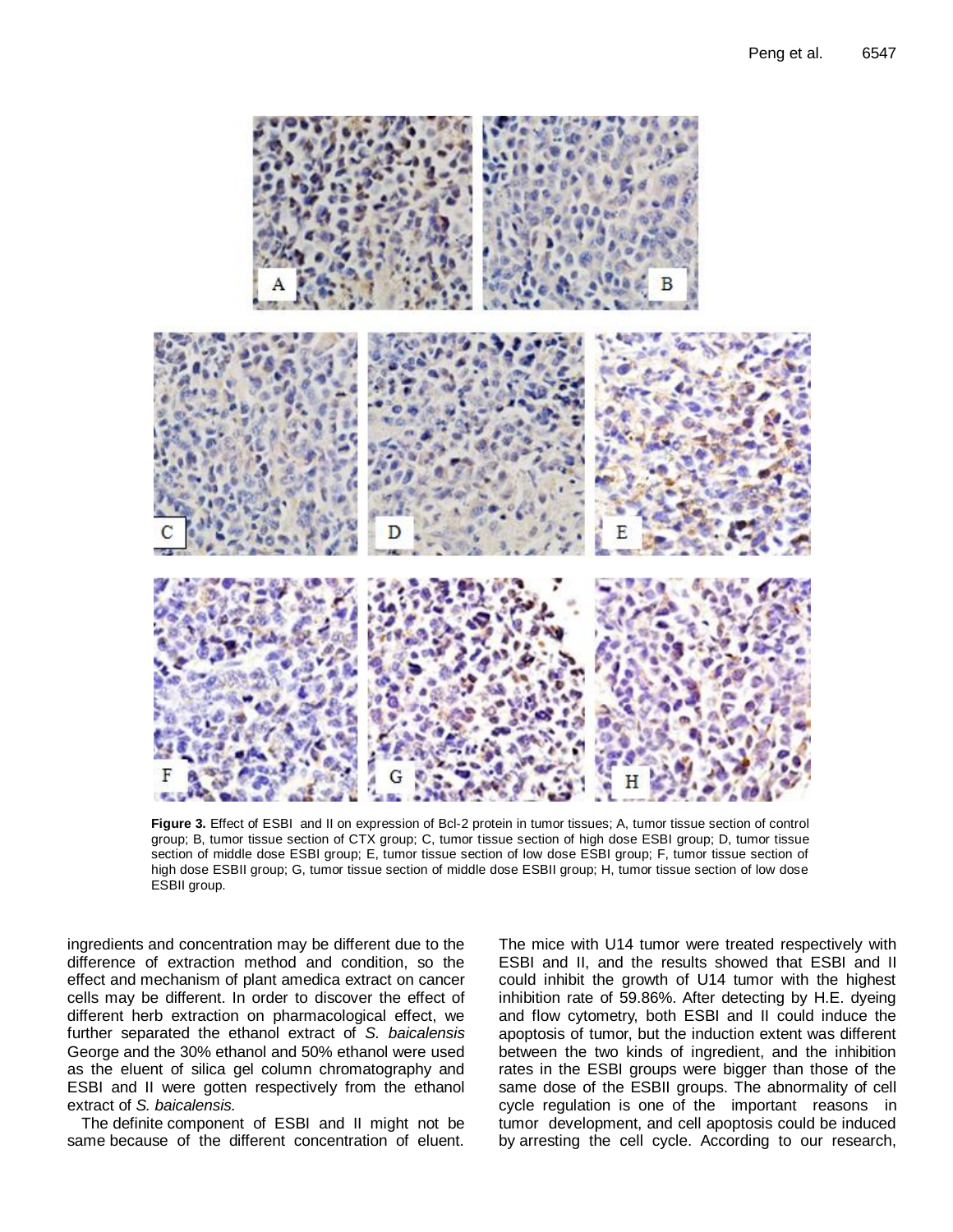

**Figure 4.** Effect of ESBI and II on expression of Bax protein in tumor tissues; A, tumor tissue section of control group; B, tumor tissue section of CTX group; C, tumor tissue section of high dose ESBI group; D, tumor tissue section of middle dose ESBI group; E, tumor tissue section of low dose ESBI group; F, tumor tissue section of high dose ESBII group; G, tumor tissue section of middle dose ESBII group; H, tumor tissue section of low dose ESBII group.

| Group        | Treatment (mg/kg) | Bcl-2 positive cells (%)      | Bax positive cell (%)         | Bax/Bcl-2 |
|--------------|-------------------|-------------------------------|-------------------------------|-----------|
| Control      | Vehicle           | $53.28 \pm 4.46$              | $13.33 \pm 0.62$              | 0.25      |
| <b>CTX</b>   | 25                | $35.42 \pm 2.82^*$            | $35.12 \pm 2.93$ <sup>*</sup> | 0.99      |
|              |                   |                               |                               |           |
|              | 1000              | $37.51 \pm 1.27$ *            | $30.27 \pm 1.52^*$            | 0.81      |
| <b>ESBI</b>  | 500               | $39.80 \pm 2.21$ <sup>*</sup> | $28.66 \pm 2.41^*$            | 0.72      |
|              | 250               | $46.38 \pm 1.19^*$            | $24.73 \pm 2.03^*$            | 0.53      |
|              |                   |                               |                               |           |
|              | 1000              | $40.62 \pm 1.04*$             | $16.90 + 2.36$                | 0.41      |
| <b>ESBII</b> | 500               | $47.84 \pm 2.06^*$            | 14.06±1.20                    | 0.29      |
|              | 250               | $48.26 \pm 2.42^*$            | 15.63±1.78                    | 0.32      |

**Table 3.** Effect of ESBI and II on expression of Bcl-2 and Bax protein.

\*Represent significant differences compared with control group, \**P*<0.05. (means ± S.D., n=10)